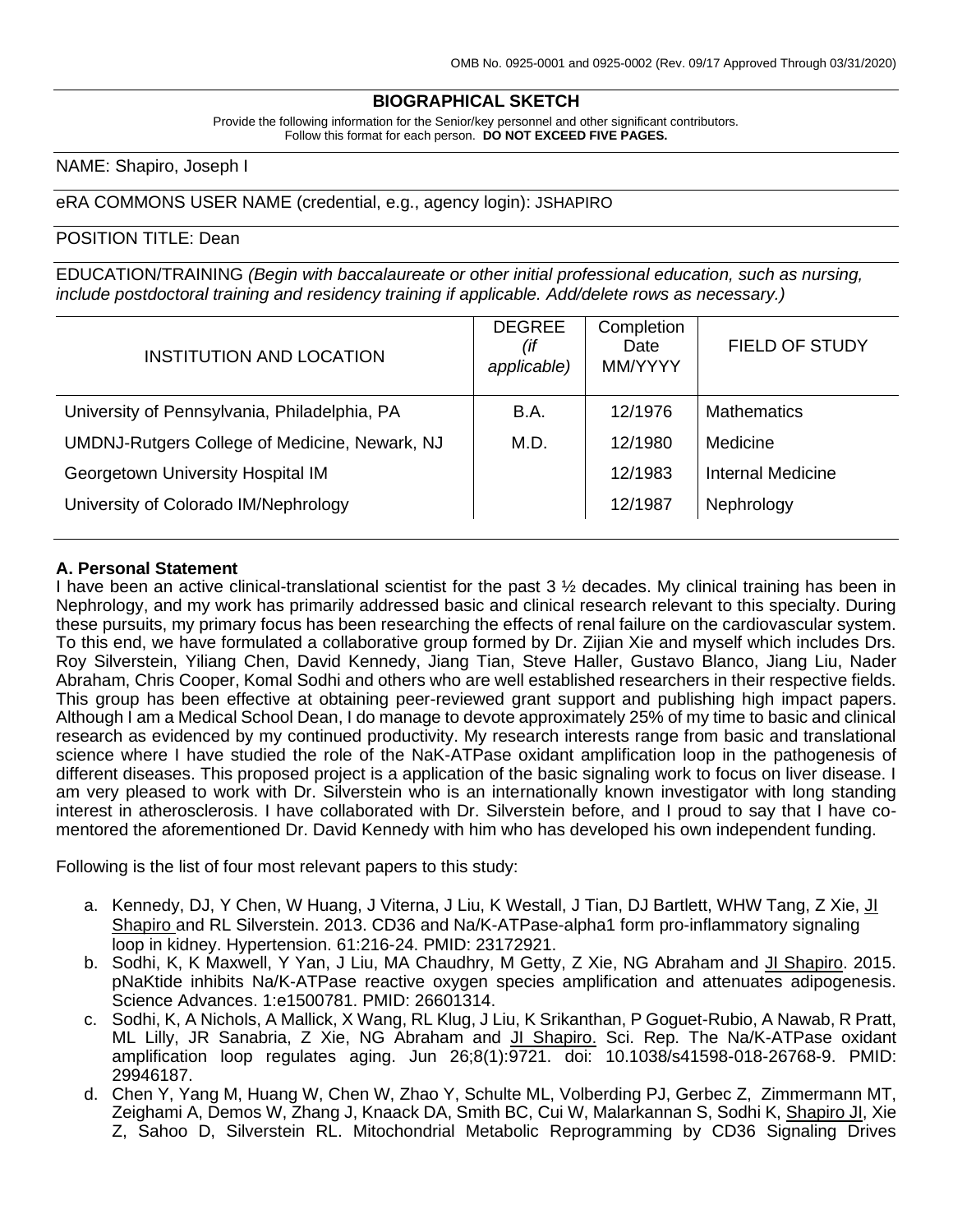#### e.

# **B. Positions and Honors**

## **Positions and Employment**

| 1986-1991     | University of Colorado: Director, Chronic Dialysis Service                        |
|---------------|-----------------------------------------------------------------------------------|
| 1986-1987     | University of Colorado: Instructor in Medicine                                    |
| 1987-1993     | University of Colorado: Assistant Professor of Medicine                           |
| 1989-1995     | University of Colorado: Co-Director NMR Spectroscopy                              |
| 1989-1997     | University of Colorado: Co-Director Renal Transplant Physicians                   |
| 1989-1993     | University of Colorado: Assistant Professor of Radiology                          |
| 1992-1997     | Denver University: Adjunct Professor of Physics                                   |
| 1993-1997     | University of Colorado: Associate Professor of Medicine                           |
| 1993-1997     | University of Colorado: Associate Professor of Radiology                          |
| 1995-1997     | Denver VAMC: Director, Renal Transplant Service                                   |
| 1996-1997     | Denver VAMC: Section Head, Renal Diseases                                         |
|               |                                                                                   |
|               | University of Toledo (formerly Medical College of Ohio at Toledo):                |
| 1997-2012     | Professor of Medicine & Physiology/Pharmacology                                   |
| 1997-1999     | University of Toledo: Renal Division Head                                         |
| 1999-1999     | University of Toledo: Interim Chairman of Medicine                                |
|               |                                                                                   |
| 1999-2012     | University of Toledo: Chairman of Medicine                                        |
| 2004-2005     | University of Toledo: Interim Chairman of Physiology                              |
| 2006-2012     | University of Toledo: Associate Dean for Business Development                     |
| 2011-2012     | University of Toledo Physicians, President                                        |
|               | Marshall University: Dean, College of Medicine                                    |
| 2012-present  |                                                                                   |
| 2012-present  | Marshall University: Professor of Medicine                                        |
|               |                                                                                   |
| <b>Honors</b> |                                                                                   |
| 1974          | Pi Mu Epsilon (Mathematics honor society)                                         |
| 1976          | Graduated University of Pa. Magna cum Laude with distinction in Mathematics       |
| 1980          | University of Medicine and Dentistry of New Jersey: Alpha Omega Alpha             |
| 1983          | Georgetown University: Dudley P. Jackson Award                                    |
| 1985-87       | Fellowship award                                                                  |
| 1988-92       | American Heart Clinician-Scientist Award                                          |
| 1992-97       | American Heart Association Established-Investigator Award                         |
| 1992          | Western Society for Clinical Investigation                                        |
| 1998          | Medical College of Ohio Internal Medicine Faculty Teaching Award                  |
| 2000          | Central Society for Clinical Investigation                                        |
| 1999          | American Society of Nephrology Chairman, Dialysis Hemodynamics Abstract Selection |
|               |                                                                                   |
|               | Committee.                                                                        |
| 2001          | American Heart Association - Hypertension Fellow                                  |
| 2001          | American Heart Association - Kidney Disease Fellow                                |
| 2001          | Fellow of the American College of Physicians                                      |
| 2002          | Arnold P. Gold - Healthcare Foundation of New Jersey Humanism in Medicine Award   |
| 2003          | Mercy Health Partners-Northern Region Endowed Chair of Excellence in Internal     |
|               | <b>Medicine Education</b>                                                         |
| 2004          | Fellow of the American Society of Nephrology                                      |
| 2009          | St. Vs- UT Internal Medicine Excellence in Education Award                        |
| 2009-present  | <b>America's Top Doctors</b>                                                      |
| 2009-present  | <b>America's Best Doctors</b>                                                     |
| 2012-present  | <b>Castle Connolly Top Doctors</b>                                                |
| 2013-present  | Phi Kappa Phi Honor Society                                                       |
| 2013-present  | American Physiological Society Cardiovascular Fellow                              |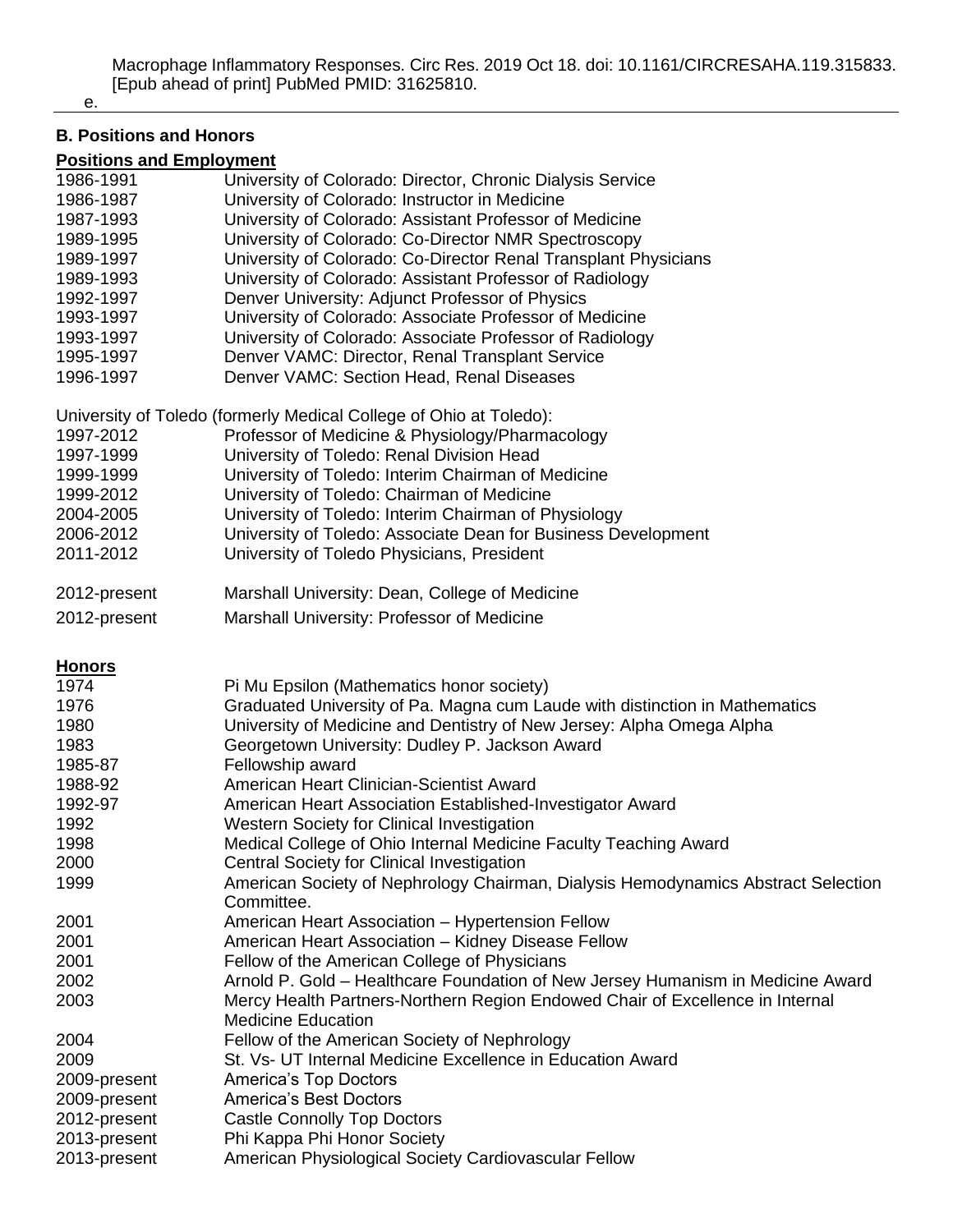| 2014 | Laurence Chan Endowed Lectureship (Inaugural Lecture). |
|------|--------------------------------------------------------|
| 2015 | Harold J. Jeghers Memorial Lecture                     |
| 2017 | <b>WV Immunization Society</b>                         |
| 2018 | <b>WV Diversity Award</b>                              |
| 2019 | Master of the American College of Physicians (MACP)    |
| 2020 | WV Healthcare Leadership Award                         |

## **C. Contribution to Science**

- 1. In vivo NMR spectroscopy applied to models of kidney disease. My first major contribution to Science occurred as the disciple of Drs. Laurence Chan and Robert W. Schrier in the development of in vivo NMR methods for studying renal biochemistry in living animals. This work applied to models acute kidney injury, chronic renal failure (section 3), urinary obstruction and renal transplant rejection is represented below.
	- a. Shapiro, J.I., and L. Chan. 1987. P-31 nuclear magnetic resonance study of urinary obstruction in the rat. *J. Clin. Invest.* 80:1422-1427. PMID1422-7.
	- b. Nakamoto, M., J.I. Shapiro, L. Chan, and R.W. Schrier. 1987. The invitro and invivo protective effect of atriopeptin III in ischemic acute renal failure in the rat. *J. Clin. Invest.* 80:698-705. PMID: 2957391.
	- c. Shapiro, J.I., C.E. Haug, R. Weil,III, and L. Chan. 1988. P-31 NMR study of renal allograft rejection in the rat. *Transplant.* 45:17-21. PMID: 3680505.
	- d. Burke, T.J., D. Malhotra and J.I. Shapiro. 2001. Effect of enhanced oxygen release from hemoglobin with RSR13 on acute renal failure in the rat. *Kidney Int.* 60:1407-1414.PMID: 11576354.
- 2. Dr. Shapiro has been active in clinical research. Notably he was the PI of the National Analgesic Nephropathy study and served as a co-investigator and enrollment chairman for the CORAL study. Relevant clinical research papers include:
	- a. Cooper CJ, Murphy TP, Cutlip DE, Jamerson K, Henrich W, Reid DM, Cohen DJ, Matsumoto AH, Steffes M, Jaff MR, Prince MR, Lewis EF, Tuttle KR, Shapiro JI, Rundback JH, Massaro JM, D'Agostino RB, and Dworkin LD. 2014. Stenting and Medical Therapy for Atherosclerotic Renal-Artery Stenosis. N.Engl.J.Med. 370:13-22. PMID: 24245566.
	- b. Murphy TP, Cooper CJ, Pencina KM, D'Agostino R, Massaro J, Cutlip DE, Jamerson K,Matsumoto AH, Henrich W, Shapiro JI, Tuttle KR, Cohen DJ, Steffes M, Gao Q, Metzger DC,Abernethy WB, Textor SC, Briguglio J, Hirsch AT, Tobe S, Dworkin LD. 2016. [Relationship of Albuminuria and](https://www.ncbi.nlm.nih.gov/pubmed/27647847)  [Renal Artery Stent Outcomes: Results from the CORAL Randomized Clinical Trial \(Cardiovascular](https://www.ncbi.nlm.nih.gov/pubmed/27647847)  [Outcomes With Renal Artery Lesions\).](https://www.ncbi.nlm.nih.gov/pubmed/27647847) Hypertension. 68:1145-52. PMID: 27647847.
	- c. Chen T, Brewster P, Tuttle KR, Dworkin LD, Henrich W, Greco BA, Steffes M, Tobe S, Jamerson K, Pencina K, Massaro JM, D'Agostino RB Sr, Cutlip DE, Murphy TP, Cooper CJ, Shapiro JI. Prediction of cardiovascular outcomes with machine learning techniques: application to the Cardiovascular Outcomes in Renal Atherosclerotic Lesions (CORAL) study. 2019. In J Nephrol Reonvasc Dis. 12:49-58. PMID 30962703.
	- d. Cooper EL, Xie Y, Nguyen H, Brewster PS, Sholl H, Sharrett M, Ren K, Chen T, Tuttle KR, Haller ST, Jamerson K, Murphy TP, D'Agostino RB Sr, Massaro JM, Henrich W, Cooper CJ, Cutlip DE, Dworkin LD, Shapiro JI. Early Rapid Decline in Kidney Function in Medically Managed Patients With Atherosclerotic Renal Artery Stenosis. J Am Heart Assoc. 2019 Jun 4;8(11):e012366. doi: 10.1161/JAHA.119.012366. Epub 2019 Jun 1. PMID: 31433717

3. Oxidant stress in chronic renal failure progression. The mechanisms by which chronic kidney injury appears to inexorably progress has been an important topic for some time. We (including Drs. Laurence Chan and Robert W. Schrier) were among the first to identify that the metabolic rate of the chronic renal failure kidney was increased an uncoupled from sodium transport. We have subsequently linked this to progressive renal fibrosis and our work with the Na/K-ATPase as a signal transducer.

- a. Shapiro, J.I., D.C.H. Harris, R.W. Schrier, and L. Chan. 1990. Attenuation of hypermetabolism in the remnant kidney by dietary phosphate restriction in the rat. *Am. J. Physiol.* 258:F183-188. PMID:2301590.
- b. Fedorova, L, V Raju, N El-Okdi, A Shidyak, S Vetteth, D Kennedy, S Vetteth, D Giovannucci, AY Bagrov, O Fedorova, JI Shapiro and D Malhotra. 2009. Cardiotonic steroid hormone marinobufagenin induces renal fibrosis: Implications of epithelial to mesenchymal transition. *Am.J.Physiol.* 296:F922-34. PMID: 1916701.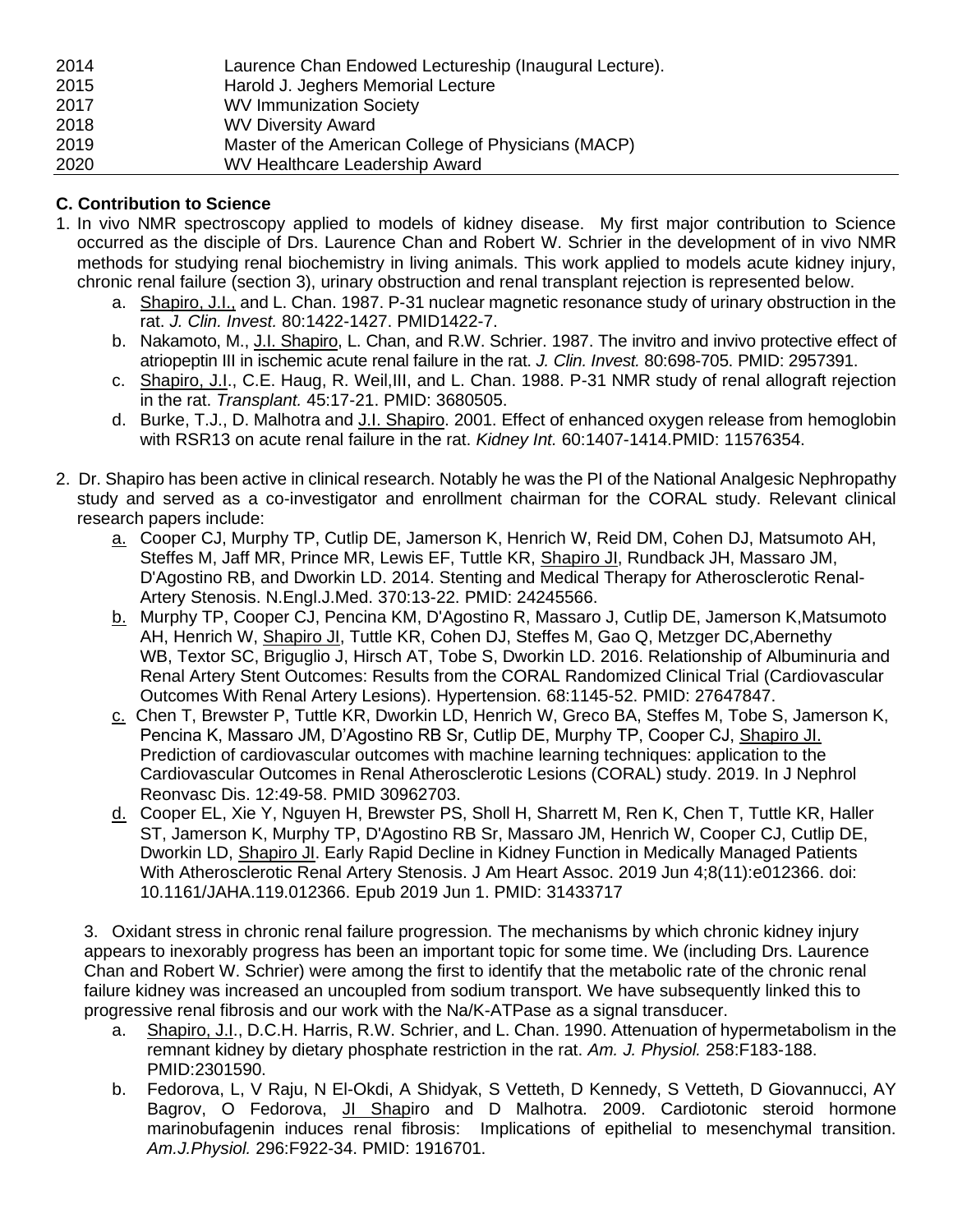- c. Haller, ST, CA Drummond, Y Yan, J Liu, J Tian, D Malhotra and *JI Shapiro.* 2013. Passive immunization against marinobufagenin attenuates renal fibrosis and improves renal function in experimental renal disease. Am.J.Hyperten. 27:603-9. PMID:24014658.
- d. Haller ST, Kumarasamy S, Folt DA, Wuescher LM, Stepkowski S, Karamchandani M, Waghulde H, Mell B, Chaudry M, Maxwell K, Upadhyaya S, Drummond CA, Tian J, Filipiak WE, Saunders TL, Shapiro JI, Joe B and Cooper CJ. 2017. Targeted disruption of CD40 in a genetically hypertensive rat model attenuates renal fibrosis and proteinuria independent of blood pressure. Kidney Int. 91:365-374. PMID: 27692815.
- 4. Scaffolding function of the Na/K-ATPase and its implications toward signaling, renal salt handling and hypertension. I am extremely proud to be part of the group that delineated the Na/K-ATPase-Src-EGFR-ROS signal cascade resulting from the scaffolding function of the alpha1 subunit of the Na/K-ATPase with Src. We were the first to identify this cascade and have worked for the better part of the last 20 years to define its role in pathophysiology. I must at this point admit that my colleague, Zijian Xie, conceived of the overall scaffolding function concept whereas my personal contributions were to uncover the ligand mediated endocytosis of the Na/K-ATPase and the potential role in renal sodium transport and hypertension (where Dr. Jiang Liu, a former fellow played a critical role) as well as to delineate the implications of this signal cascade to the subject of uremic cardiomyopathy.
	- a. Xie, Z., P. Kometiani, J. Liu, J.I. Shapiro and A. Askari. 1999. Intracellular reactive oxygen species mediate the linkage of Na+/K+-ATPase to hypertrophy and its marker genes in cardiac myocytes. *J. Biol. Chem.* 274:19323-8. PMID: 10383443
	- b. Liu, J., S.M. Periyasamy, W. Gunning, O.V. Fedorova, A.Y. Bagrov, D. Malhotra, Z Xie, and J.I. Shapiro. 2002. Effects of cardiac glycosides on sodium pump expression and function in LLC-PK1 and MDCK cells. *Kidney Int.* 62:2118-2125. PMID: 12427136
	- c. Liu, J., M. Liang, L. Liu, D. Malhotra, Z. Xie, and J.I.Shapiro. 2005. Ouabain induced endocytosis of the plasmalemmal Na/K-ATPase in LLC-PK1 cells requires caveolin-1. *Kidney Int*. 67: 1844-1854. PMID: 15200429
	- d. Wang W, Shapiro JI. Quantum Modeling: A Bridge between the Pumping and Signaling Functions of Na/K-ATPase. Int J Mol Sci. 2018 Aug 9;19(8). pii: E2347. doi: 10.3390/ijms19082347. PubMed PMID: 30096926;
- 5. Role of cardiotonic steroid signaling in the pathogenesis of uremic cardiomyopathy. Back in the 1960s, Neil Bricker and others postulated that a circulating inhibitor of the Na/K-ATPase might be involved in the pathogenesis of progressive renal failure (see section 3 above) and the symptom complex of uremia. Our group, working with Drs. Alexei Bagrov and Olga Fedorova, have explored the role of the Na/K-ATPase signal cascade in the pathogenesis of the cardiomyopathic aspect of uremia (uremic cardiomyopathy). In particular, we have causally linked such signaling to the cardiac fibrosis which complicates uremic cardiomyopathy. We have also explored different novel therapies of this important clinical complication of chronic renal failure.
	- a. Kennedy, D.J., S. Vetteth, S.M. Periyasamy, M. Kanj, L. Fedorova, S. Khouri, M. B. Kahaleh, Z. Xie, D. Malhotra, N. Kolodin, E. G. Lakatta, O.V. Fedorova, A.Y. Bagrov and J.I. Shapiro. 2006. Central role for the cardiotonic steroid, marinobufagenin, in the pathogenesis of experimental uremic cardiomyopathy. *Hypertension*. 47:488-495. PMID: 16446397.
	- b. Tian, J, A Shidyak, SM Periyasamy, S Haller, S Oweis, , M Taleb, N El-Okdi, J Elkareh, S Gupta, OV Fedorova, CJ Cooper, Z Xie, D Malhotra, AY Bagrov and JI Shapiro. 2009. Spironolactone attenuates uremic cardiomyopathy by antagonizing the signaling of cardiotonic steroids through the Na/K-ATPase. Hypertension. 54:1313-20. PMID: 19884563.
	- c. Haller, ST, Y Yan, CA Drummond, J Tian, DJ Kennedy, VY Shilova, Z Xie, J Liu, CJ Cooper, D Malhotra, JI Shapiro, OV Fedorova and AY Bagrov. 2017. Rapamycin attenuates cardiac fibrosis in experimental uremic cardiomyopathy by reducing marinobufagenin levels and inhibiting downstream pro-fibrotic signaling. Kidney Int. 91:365-374. PMID: 27692815.
	- d. Liu J, Tian J, Chaudhry M, Maxwell K, Yan Y, Wang X, Shah PT, Khawaja AA, Martin R,Robinette TJ, El-Hamdani A, Dodrill MW, Sodhi K, Drummond CA, Haller ST, Kennedy DJ,Abraham NG, Xie Z, and Shapiro JI. [Attenuation of Na/K-ATPase Mediated Oxidant Amplification with pNaKtide](https://www.ncbi.nlm.nih.gov/pubmed/27698370)  [Ameliorates Experimental Uremic Cardiomyopathy.](https://www.ncbi.nlm.nih.gov/pubmed/27698370) Sci Rep. 2016 Oct 4;6:34592. doi: 10.1038/srep34592 PMID: 27698370